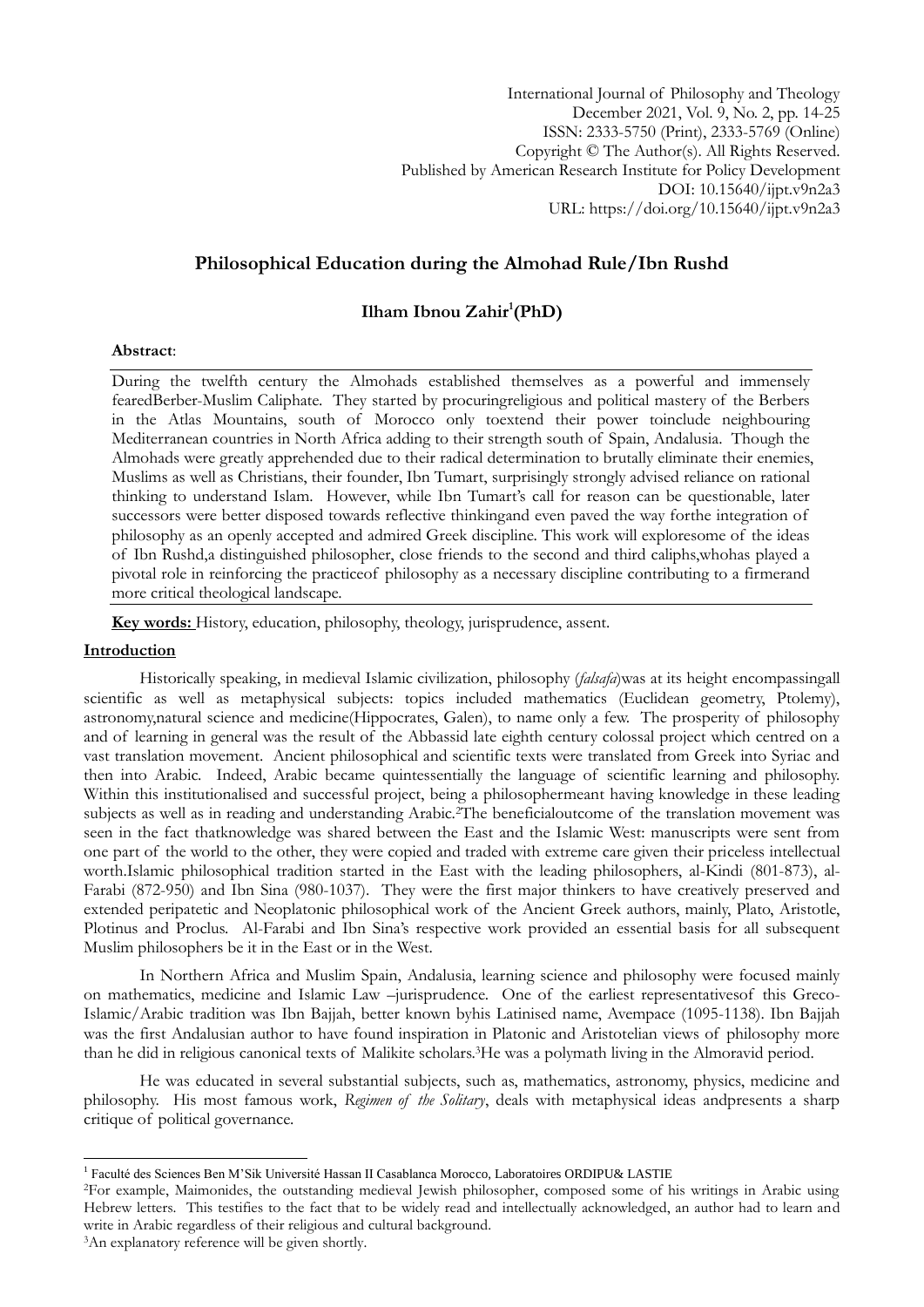1

In this work Ibn Bajjah has voiced his strong disapproval ofthe ethical and political corruption which he believes was widespread among his contemporaries. It is for this reason that he"focuses not on the perfect prophet and philosopher-ruler of al-Farabi's theory, but on the isolated philosopher living amidst a morally bankrupt population»<sup>4</sup> , as Adamson observed. For Ibn Bajjah, the only way not to be subjugated to social and political corruption is to lead a wisely governedphilosophical life, one which can beachieved by improvingone's capacity to reach intellectual ascent towards the Divine. Unfortunately, even though Ibn Bajjah was a distinguished philosopher and also vizir of the Almoravid ruler, Yusuf ibn Tashfin, he did not escape vehement hostility and malevolent scheming of other senior servants; he was imprisoned twice and eventually was poisoned and died in Fez.

The present work is an attempt to provide a critical analysis of the Almohad's historical and cultural importance. It isdivided into two parts: the first part will examine the historical and cultural background of the Almohad Caliphate, starting first with a synopsis of their predecessors, the Almoravids. The Almohad"s historical and cultural background will be considered in terms of their founder, Ibn Tumart and his successor, Abd al-Mumin, both of whom held a strong religious and political message and had educational intentions which they strived to carry out within the Berber community in the Atlas Mountains and far beyond. The second part portrays another facet to the Almohad"s political and educational scheme by introducing the philosophical ideas of Ibn Rushd and by showing the way in whichthey are endorsed by the second and third caliphs, Abu Ya"qub Yusuf and his son, Abu Yusuf Ya'qub al-Mansur.<sup>5</sup> Both rulers greatly admired Ibn Rushd's sharp mind and judgement and both engaged with learning philosophically rather than doctrinally, thus marking a sharp break with their predecessors.

### **1. Historical and Cultural Background of the Almohad Caliphate**

Historically, the early eleventh century saw the dissolution of the Umayyad power in Spainand instead of a central political cohesion there emerged competing party-kings ruling over respective city-states. The princes/kings "battled against one another and formed alliances, sometimes even with Christian states and sometimes to the point of becoming mere tributaries of Christian kings." As a result, unceasing internal strugglesprevailed and civil warsencouraged Alphonso VI of Leon and Castile to launch constant attacks attempting to reconquer the south of Spain. Nevertheless, his attempts failedsincethe petty kings, realising their political fragility, appealed to the Almoravid ruler, Yusuf ibn Tashfin (reigned 1061-1106) who entered Spain at their common official invitation for the purpose of restoringtheir sovereign authority. Ibn Tashfin succeeded in defeating Alphonso at the battle of Zallaqah in 1086only to return again a couple of years later for the same initial cause, namely to help Muslimkings resist the northern Christian rulers" increased confidence and power. Furthermore, as Watt and Cachia pertinently remarked, "Yusuf and his captains for their part had tasted something of the luxury of al-Andalus, and were probably not loth to return. In addition, they believed that they were promoting the cause of Islam by fighting against the enemies."7 Indeed, between 1090 and 1091, the Almoravids decided to remove the Umayyads from power and to replace them by uniting all the small kingdoms under their own rule. Therefore, Andalusia became part of the Almoravid empire which already stretched over the Western Maghreb.

In their origins, the Almoravids were Berber nomads coming from the desert in Morocco. These Berbers were skilled warriors who had ardently learnt the fundamentals of Islam and the importance of being one political force guided by the teachings of their reformer and commander, Abdallah ibn Yassin (d.1059).With his unfaltering dedication to the teachings and strict practice of Islam, Ibn Yassin had an enormous impact on his successors who were equally religious and faithful to their leader and,more strongly, to the Malikite School of law.8

<sup>4</sup>Peter Adamson, *Philosophy in the Islamic World:A History without any gaps*, vol. 3 (Oxford University Press, 2016) 173.

<sup>5</sup>Since the names of these two caliphs are so close, from now on reference to the father will be **Yusuf** and his son, **al-Mansur**.

<sup>6</sup> Ronald A. Messier, *The Almoravids and the Meanings of Jihad* (Praeger, California, 2010) 71.

<sup>7</sup> W. Montgomery Watt and Pierre Cachia, *A History of Islamic Spain* (Edinburgh University Press, 1996), 98.

<sup>8</sup>*Maliki school of law attributed to Malik ibn Anas al-Asbahi in the eighth century in the Arabian Peninsula … Characterized by strong emphasis on hadith; many doctrines are attributed to early Muslims such as Muhammad"s wives, relatives, and Companions.* See John L. Esposto, *The Oxford Dictionary ofIslam* (Oxford, 2003). NB. The terms "Malikite" and "Maliki" refer to the same school of law. It is simply that historians differ in writing the same word depending on the origin of their country.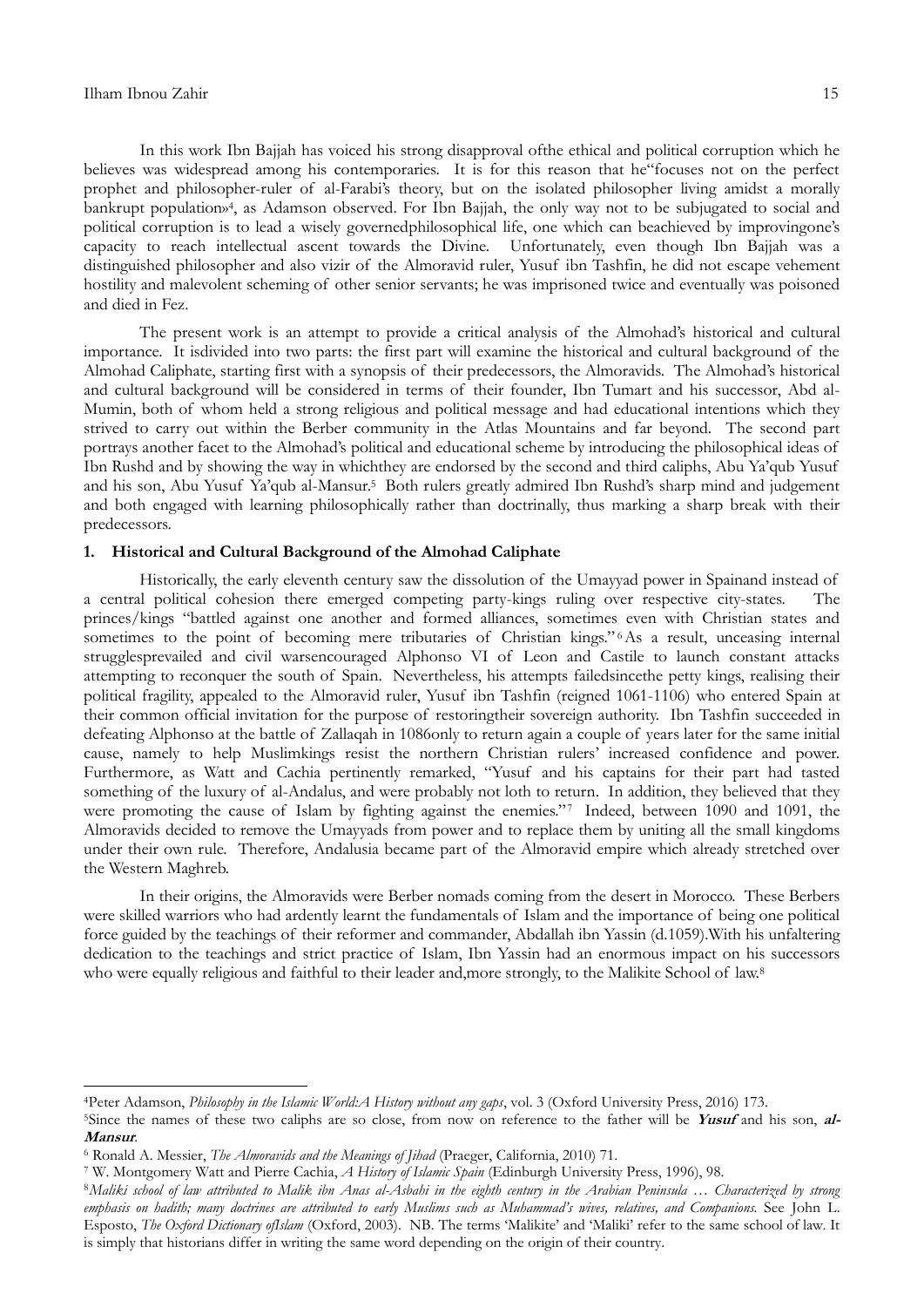Yusuf ibn Tashfin was one of a series of successful commanderstaking the lead after Ibn Yassin's death. He was a brilliantand shrewd militant andwas later succeeded by his son,Ali ben Youssef and then the latter's son, Tashfin ben Ali.<sup>9</sup> Ibn Tashfin and his sonshad all respectively ruled both in Morocco, with Marrakech as their capital, and in the Iberian Peninsula. Although they showed interest in culture and philosophy, the latterwas severely curtailed due to the theologians' deeply-rooted influence both on muslims and their leaders.

Indeed, the ideology of the Sunni school was deeply ingrained into the Almoravid's ruleand became their defining identity. This yielding to the Malikite meant that the rulers rejected "ideas irreconcilable with its teaching. As custodians of religious legitimacy they therefore considered contradicting the Malikite position on points of Islamic law or theological questions as amounting to questioning the legitimacy of the entire Almoravid religiopolitical system."10Such convictions merely reveal the passive union in which the Almoravids are caught. And as a consequence of rulers being ruled and cut off their freedom to judge partially there is the disturbing example of Ibn Bajjah, mentioned above. In fact, the guardians of religion equally saw to it that the manuscripts of the Eastern philosopher, al-Ghazali (1058-1111), were burnt in public, as a strong reminder of their power to interfere in every field of life: religious, social, intellectual, and more crucially, political. Nevertheless, despite the malikiterigid endorsement, the Almoravids were soon challenged by the Almohads and their empire came to an end in 1147 in Marrakech.

Like the Almoravids, the Almohadmovement began bya religious Berber reformer, called Mohammad Ibn Tumart (1077-1130). In his youth Ibn Tumart had a strong urge and passion for religious knowledge and *shari"a<sup>11</sup>* education, therefore,as a student looking for an unfaltering training in this fieldhe travelled to the Middle Eastwhere he allegedly met the prominent Sufi-religious scholar, al-Ghazali and was immensely inspired by his masterpiece work, *The Revival of the Religious Sciences*. Additionally, while pursuing his studies,Ibn Tumartcame under the influence of several religious schools, namely the Ash'arite, Mu'tazila and Kharijjite. Such an influence, however, was not received passively since Ibn Tumart was merely preparing and developing his own vision of Islam. Once he returned to Morocco he put his synthesised ideas in his own written book, called*Kitab A"azz ma Yutlab*, or *The Greatest of what is sought.*<sup>12</sup>Fromherz appropriately summarises Ibn Tumart's perspective as follows,

Like the writings of most religious revolutionaries, Ibn Tumart's book challenged the status quo and did not fit easily into a previously *existing school or category of Islam. It was difficult to determine whether his ideas were influenced by al-Ghazali of the East, the Malikis of the West, the philosophical Mu"tazila or literalist Ash"ari, the Shi"ite or even the radical Kharijites.<sup>13</sup>*

In point of fact, Ibn Tumart was particularly opposed to Malikism which had become an accepted legal system strictly on the grounds of their gathered commentaries on the Qur'an and hadith (the prophet Mohamad's sayings and deeds). Such commentaries were later compiled in a legal code, named *Mudawana* (or code of law),faithfully relied upon by a great majority of the Muslim community. Furthermore, what Ibn Tumart finds most disconcerting is Malikite's literal interpretation of some verses of the Qur'an which make reference to God's hand, face, hearing and sitting on a throne. Other theologians as well as Ibn Tumart reject this assumption of attributing human characteristics to God and unequivocally condemn the Malikite's anthropomorphism.<sup>14</sup> Henceforth, Ibn Tumart vehemently criticised the fact that the Almoravids "had enslaved themselves to the legal rulings of Maliki school of jurisprudence."15For him,they had in fact missed the true faith and were as a result unfit to govern and to unite people under a scrupulous conception of God. It is on the basis of this conviction and understanding that Ibn Tumart's ideological and political theory emerged.

He saw himself as a religious and a political reformer and true educator as opposed to the Almoravid Emir, Ali ben Yusuf, who could neither free his rule from the powerful Malikite scholars nor was he able to teach the doctrine of *tawhid*, i.e., assertion of the unity of God. This shows that Ibn Tumart's religious ambition to bring reform was going hand in hand with his political dream and fervour which did not merely amount to rule with a new programme but also to present himself as the expected Mehdi, the awaited last Muslim prophet.

1

<sup>9</sup>Ali ben Yusuf reigned from 1106 till 1143. He was the main figure fighting against Ibn Tumart and his successor, Abd al-Mumin. Tashfin Ibn Ali reigned for a very short period, from 1143 until 1145. Soon after his death, his son, Tashfin Ibn Ali, was proclaimed king but due to his young age his uncle took the lead only to be killed, both himself and his small nephew, by the Almohads. Hence bringing the final end of the Almoravid dynasty in 1147. See, R. A. Messier, Ibid. P. Guichard, *Al-Andalus 711-1492 Une Histoire de L"EspagneMusulmane* (Fayard/Pluriel, 2010). R. Fletcher, *Moorish Spain* (University of California Press, 1992).

<sup>10</sup> Jamil M. Abun-Nasr, *A History of the Maghrib in the Islamic Period* (Cambridge, 1987), 88.

<sup>&</sup>lt;sup>11</sup>Islamic law and jurisprudence.

<sup>12</sup> Ibn Tumart, *Kitab A"azz ma Yutlab* (*Le Livre de Ibn Tumart*), edited by I. Goldziher, (Algiers,1903).

<sup>13</sup>Allen J. Fromherz, *The Almohads, The Rise of an Islamic Empire* (London, 2013) p. 155.

<sup>14</sup> A. J. Fromherz, ibid. 161-162.

<sup>15</sup> Michael Brett and Elizabeth Fentress, *The Berbers* (Blackwell, 1998) 109.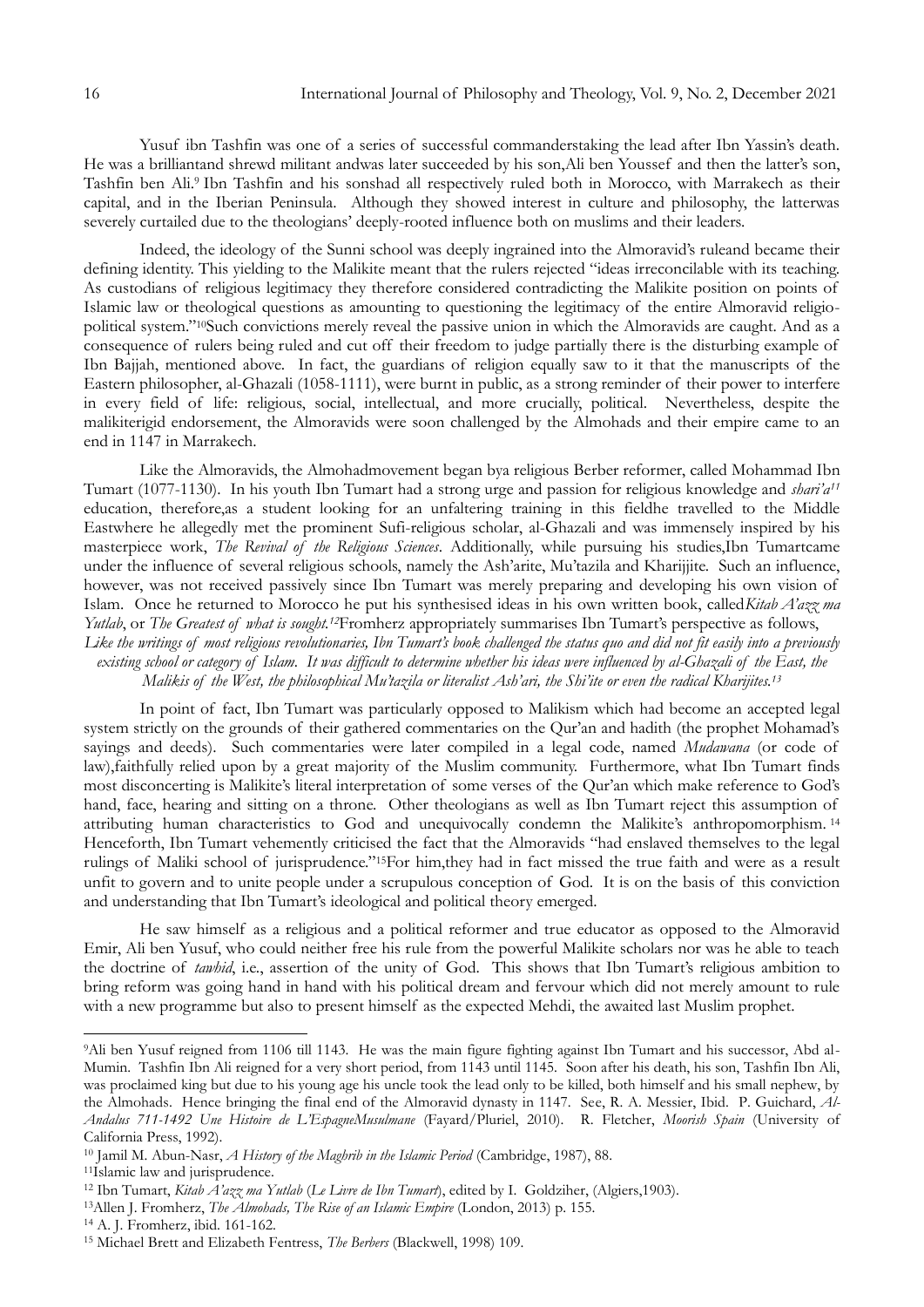The question that begs itself is, in what did Ibn Tumart's religious and political reform consist? And equally important to find out is the basis on which Ibn Tumart claimed to be a prophet, the last one? Ibn Tumart established himself firmly in the High Atlas in Morocco where he acted as the supreme head of the community in Tinmal. He was adamant on teaching the true meaning of Islam in a simple way that would reach and speak to every ordinary muslim; he despised the Malikite sophisticated and exclusive teaching. For that purpose, he was assisted by three purposefully hierarchical sets of councils and young students, called *Huffaz and tullab*. 16 The firstcouncil was made up of ten close followers, including Abd al-Mumin, his most trusted and faithful disciple who would later succeed him (c. 1094- 1163); the second and the third consisted each of fifty and seventy assistants. The councils' respective role was to show genuine and uncompromising endorsement of Ibn Tumart's religious and political ideas and to ensure that the group of *tullab* and *huffaz* help maintain discipline and obedience to the teachings of their leader.<sup>17</sup> They could do soby reporting misconduct, such as missing Friday noon prayer<sup>18</sup> or not fully memorising Ibn Tumart's deliberately simplified religious and moral rules set in his book, *The Greatest ofwhat is sought*. Error and forgetting were neither allowed nor tolerated by Ibn Tumart.

This intolerance is fuelled by Ibn Tumart's persuasion that he was the last prophet divinely inspired to teach a fundamentally new conception of Islamwhich, to his mind, had to be strictly followed. To announce his alleged right to prophecy, he gathered followers, stood under a tree and delivered a speech formally and firmly stating that he was "chosen to save Islam from internal and external enemies."19The words "internal and external" are significant and were meant concretely by the inspired leader. Indeed, in contradistinction with his claim to gathertribes under the unity of God and under the title, *al-Mouahhidun*-those who affirm God's unicity- Ibn Tumart and his closest disciple, Abd al-Mumin, actually had thousands of their fellow tribesmen killed in a voluntary purgefor daring to question the authority of Ibn Tumart as their leader and prophet.20Those who fail the test of daily reciting -out of memory- Ibn Tumart's doctrine were severely punished and whipped.<sup>21</sup>Such events and iniquitous conduct disguised under the controversial pretence to restore a basic teachings of Islam, to avoid the bad and to do good mark a dark twist in the Almohad"s method of ruling and educating Berber muslims in their proper faith.

What is more paradoxical in Ibn Tumart's reform lies in urging every disciple to preoccupy themselves with "understanding tawhid, for this is the base of your religion."<sup>22</sup> Yet, it is this individual endeavour to *occupy oneself with understandingtawhid* which is controversial. According to Geoffroy, Ibn Tumart aims to nurture a new elite, the tullab and huffaz, andto offer them an intellectual religious training under his close supervision so that eventually this trained youth will replace older authoritative figures.23However, Geoffroy and other historians have overlooked the fact that these tullab and huffaz are merely forced to imagine they are learning to think for themselves when in realitythey are reproducing their leader"s exclusive rendering of the sacred text and the prophet's utterances. Not only are they commanded to carry out orders rather than using their own reasoning, they are also charged with forcing illiterate fellow tribesman to recite Ibn Tumart's writing faultlessly.

To sum up Ibn Tumart"s idea of a revolutionary religious reform, it can be maintained that even though he rejected all established theological schools promising the independent use of reason he ended up forbidding this particular intellectual practice.

Politically, before fulfilling his ambition to outset the Almoravids, Ibn Tumart died in 1130 and three years later, Abd al-Mumin was selected as his successor. Being more determined in politics than his mentor, he succeeded in finally conquering Marrakeshin 1147.Keeping the founding structure of tullab and huffaz laid out by Ibn Tumart, Abd al-Mumin altered their course by adding a rigorous physical training programme on top of their previously assigned functions.

1

<sup>16</sup>*Huffaz* means those who memorise religious texts. *Tullab* is the plural of *talib* meaning student and a seeker of (religious) knowledge.

<sup>17</sup> A. J. Fromherz, ibid. 126-127.

<sup>18</sup>As Amira K. Bennison clearly explains, « Every male Muslim was (is) required to attend the communal noon prayer on Friday as a religious duty. » See her book, The Great Caliphs: The Golden Age of the "Abbasid Empire (I.B. Tauris, 2011) 82. Friday noon prayer is held "in the mosque and performed in straight lines, with men in front and women and children either behind or in a separate area. The khutba (sermon) is a feature particular to the Friday service. See *The Oxford Dictionary of Islam*, ibid. 276.

<sup>19</sup>A. J. Fromherz, 59.

<sup>20</sup>Jamil M. Abun-Nasr, *A History of the Maghrib in the Islamic Period* (Cambridge University Press, 1993) 89-90.

<sup>21</sup>Dominique Urvoy, Averroes : Les Ambitions d"un intellectuel musulman (Flammarion, 1998) 56-57.

<sup>22</sup>E. Lévi-Provençal, (ed.) Documents inédits d"histoire Almohade (Paris, 1928) 7.

<sup>23</sup>Marc Geoffroy, "*Ibn Tumart et l"idéologie Almohade"*in*Averroès : Le livre du discours décisif* (Flammarion, Paris, 1996) 87-96.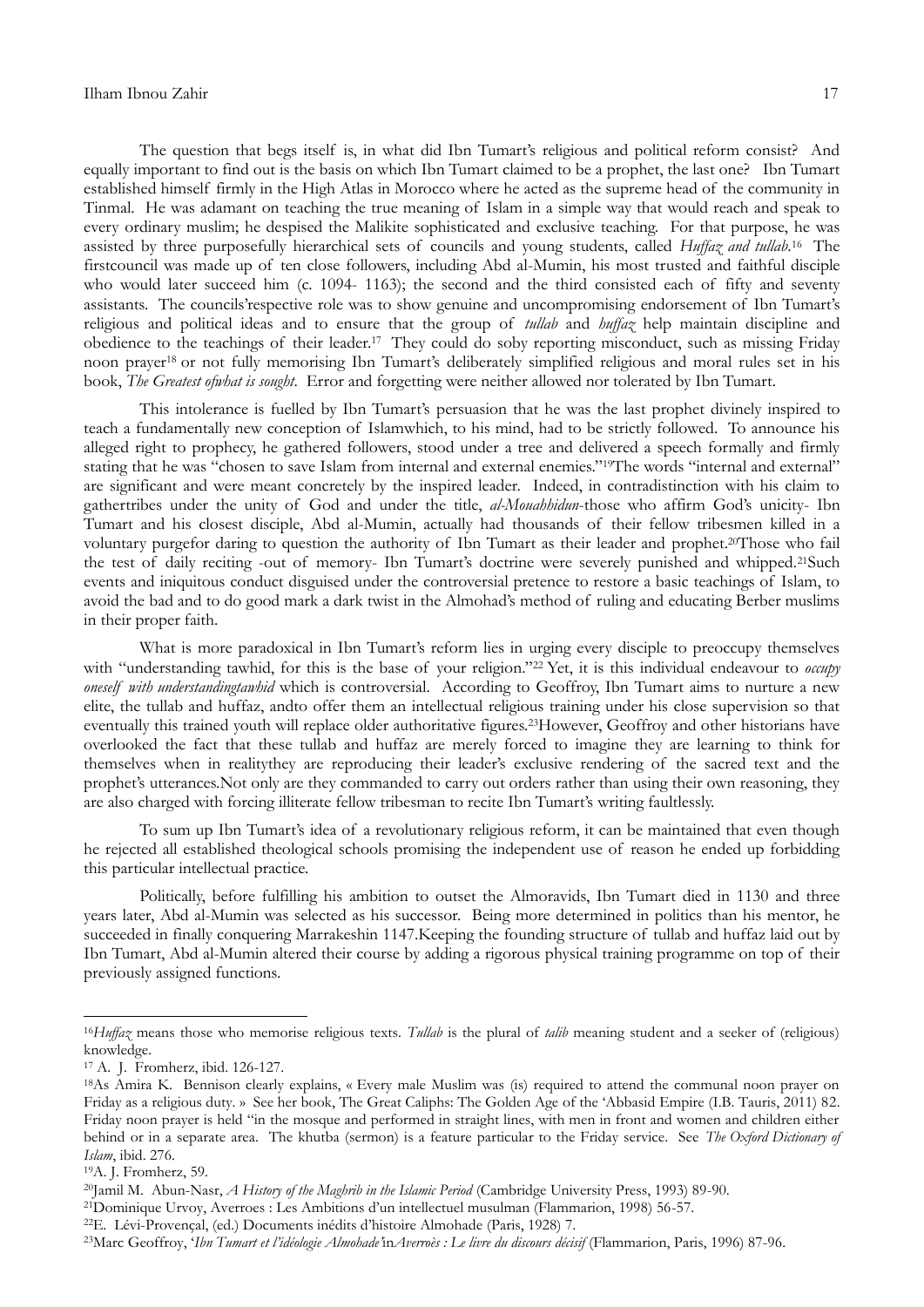Abd al-Mumin "set up a school at Marrakech to create a more uniform corps of bureaucrats. Even so, he maintained the doctrine of the Mahdi."24In other words, they had to be educated mentally bymemorising the founder"s works as well as studying other theological texts. Physically, they followed a strict regimen learning swimming, athletism, horse riding and archery.<sup>25</sup>

Not surprisingly, Abd al-Mumin went even further proclaiming himself to be a caliph, one who is totally independent from the Abbasid caliphate in Baghdad. However, even though "Abd al-Mumin never declared any intention to conquer the rest of the Muslim world or challenge the Abbasid caliphs in Baghdad"26, as Kennedy holds, his declaration was a boldstatementdeclaring that, as far as he was concerned, the expected allegiance to the Abbasid caliphate in the Middle East was neitherrequired nor acknowledged by him. His goal was limited to creating a prosperous and thriving caliphate ruling over all of North Africa as well as the Muslim Iberian Peninsula. Therefore, while Marrakech was the Almohads" capital in North Africa, in southern Spain it was Seville, two sites famous for cherishing learning and intellectual thriving.

Before reaching Andalusia, Abd al-Mumin died in battle in Portugal and it was his son

Abu Yaqub Yusuf, already governor of Seville for seven years, who took power and settled his government between Seville and Marrakech. In fact, as Kennedy maintains,the founder of the Almohad, "Ibn Tumart seems to have had no sons and his brothers were systematically removed from any positions of responsibility and influence. It was the family of Abd al-Mumin who were to provide the caliphs until the end of the Almohad regime."27Indeed, after the leadership of Abd al-Mumin it was his progenitors who sustained power until 1269. However, comparedto his father and to Ibn Tumart,the second caliph, Abu Yaqub Yusuf, was less drawn by a severe sense of religiosity and merciless persecution of members of the community and was more sensitive to learning in general and philosophy in particular. Ambiguously, Yusuf neither denied nor madly furthered his earlier training in Almohad doctrine but he was manifestly looking for a new and more peaceful knowledge.

To attain that goal, he held frequent cultural meetings with erudite men of Letters, best of all was Ibn Tufayl (1110-1185) who was a highly cultured philosopher and a court physician. He wrote an influential philosophical novel, called*Hayy ibn Yaqzan*–*Living, Son of Awake*. <sup>28</sup>This text delineates the idea that a careful philosophical pondering on the surrounding world will indubitably lead to belief in God and to universal knowledge without assistance from religious authorities andintermediaries. Ibn Tufayl was Ibn Rushd"s mentor and friend. He had such a high esteem for his intellectual strength that he made sure to introduce him to the caliph, Yusuf. By such an act he was the initiator of a long lasting friendship between Yusuf and Ibn Rushd. To give a rounded picture of the idea of being educated in philosophy during the Almohad rule, it is necessary at this point to include the thoughts of Ibn Rushd and to find out how significant these disciplinesare for him, since he is considered the most important philosopher and jurist in the twelfth century.

#### **2. Ibn Rushd (1126-1198): Is it permitted to learn Philosophy?**

Ibn Rushd is a Muslim philosopher, an eminent judge and a thoughtful jurist. His full name is abu"l-Walid Muhammad ibn Ahmad ibn Rushd.His ideas are embedded in the cultural and historical background of his time whose predominant school of law was Maliki, as stated above. Ibn Rushdmade important contributions practising and writing onjurisprudence, medicine and philosophy. Having received a thorough education in jurisprudence and being the son and grand son of very famous judges, Ibn Rushd soon became himself an able judge and jurist.

He was judge of Seville in 1169 and in 1171 he was deservedly appointedchief judge of Cordoba.*Bidayat al-mujtahid wanihayat al-muqtasid*, which can be translated as: "Beginning for whoever makes a Personal Effort and an End for whoever is Contented" is considered one ofhis major legal texts, This work, written around 1168, is a rational study of Shari'a (Islamic law)where Ibn Rushd, as Urvoy explains, is "considering at each point solutions proposed by small schools or significant individuals and not only by the major schools of interpretation."<sup>29</sup> For Ibn Rushd, differences between various religious views had to be highlighted in order to be acknowledged and taken into account.

Therefore, for him this is a purposeful method in itself aiming at meditating on the controversial principles which give rise to differences.On the other hand, and asfar as medicine is concerned, Ibn Rushd wrote

**.** 

<sup>24</sup>A. J. Fromherz, 127.

<sup>25</sup>M. Geoffroy, 95.

<sup>26</sup> Hugh Kennedy, *The Caliphate* (Pelican Books, UK, 2016) 322.

<sup>27</sup> Hugh Kennedy, 319.

<sup>28</sup>Lenn E. Goodman (tans.), Ibn Tufayl: Hay ibnYaqzan (Chicago, IL, 2009).

<sup>29</sup> Dominique Urvoy, « *Ibn Rushd »* in S. H. Nasr and O. Leaman (eds.), *History of Islamic Philosophy*, 2 vols. (London, 1996) See Part I.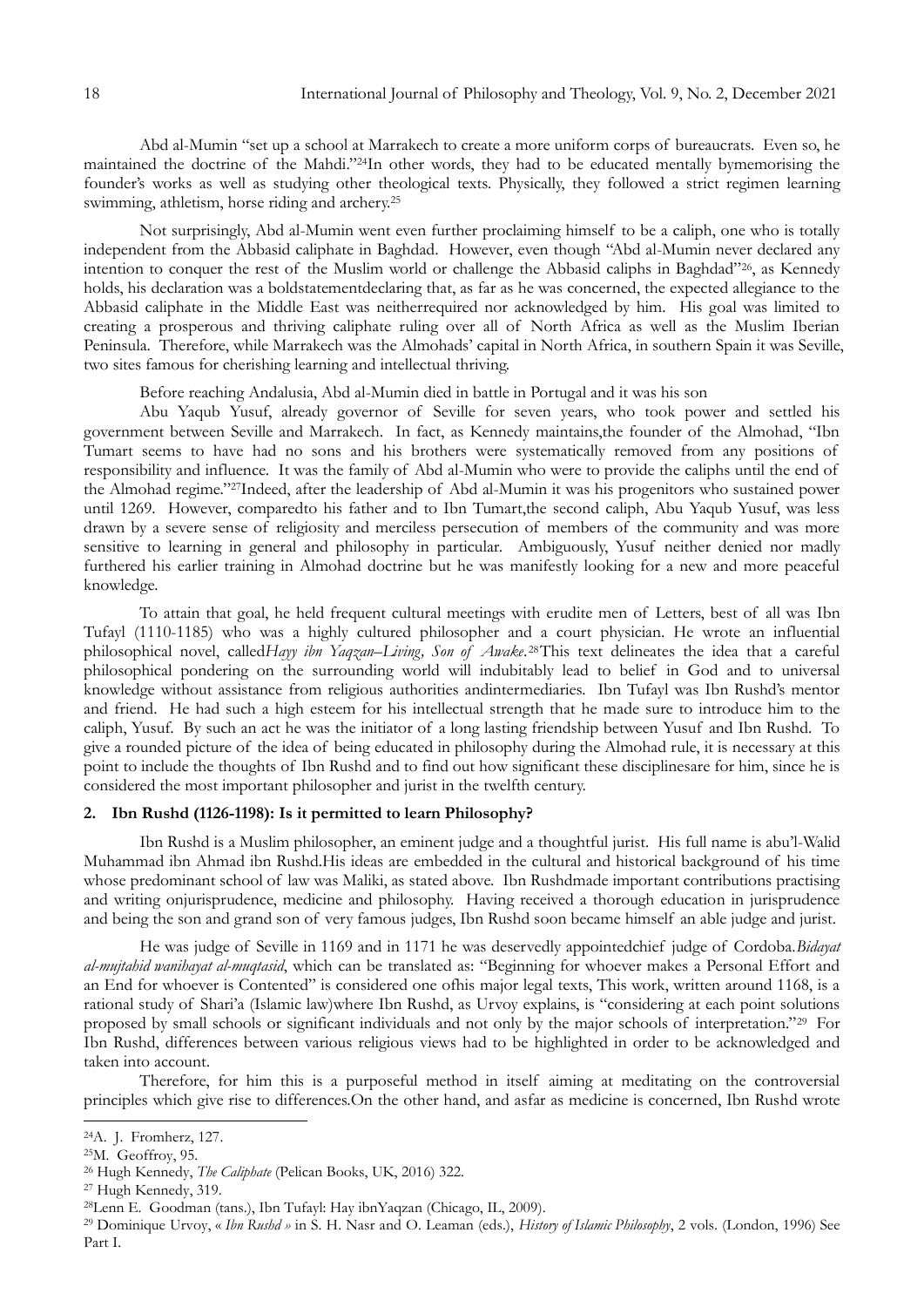1

*Kitab al-Kulliyat fi Tibb*– or *Generalities on Medicine,*a book which encompasses several summaries and commentaries on Ibn Sina"s medical oeuvre, *The Canon* as well as other commentaries on Galenic medical knowledge. This work became essential for newly qualified doctors serving as a valuable instrument both in theory and in practice. In 1182 when Ibn Tufaylcould no longer perform his duties due to old age, Ibn Rushd replaced him and became a successful court physician.

With regards to philosophy, given Ibn Rushd's substantial knowledge of Aristotle, the caliph Yusuf commissioned him to write a commentary on thisAncient Greek master in order to make his philosophy and scientific queries more accessible to read and to fathom. Ibn Rushd responded eagerly to the caliph's request composing not only one standard commentary but rather three types of commentaries: short, middle and long each respectively providing paraphrases of Aristotle's textseither in a general manner or following Aristotle's texts and ideas point by point. This painstaking endeavour earned Ibn Rushd the title of « The Commentator », for it was thanks to his singular work that medieval European scholars made the astounding discovery of Aristotle's colossal philosophical work. Besides his legal and medical texts as well as the commentaries, Ibn Rushd also wrote other important books in philosophy. First, in response to al-Ghazali's, *The Incoherence of thePhilosophers* where he passionately attempts to refuteancient Greek philosophy – as understood and practised by al-Farabi and especially Ibn Sina -, Ibn Rushd wrote a lengthy book entitled, *The Incoherence of Incoherence*. Here Ibn Rushd minutely deals with al-Ghazali's arguments one by one, seeking to defend philosophy and to free it from unfounded prejudices. Second, around 1180 and in the same vein of defending philosophy against al-Ghazali and all other conservative theologians, Ibn Rushd produced an estimable work entitled, *Fasl al-Maqalwataqrir ma bayn alshari"awa al-hikmamin al-ittisal*, translated as*The Book of the Decisive Treatise, determining the Connection between the Law and Wisdom*. <sup>30</sup>Unlike the eighth century theological school, the *Mutazilites*, who prioritised reason and human free will, the tenth and eleventh century religious scholars, *Malikis*, the *Hanbalites* and the *Asharites*, warned that philosophical reasoning disrupts the teachings of Islam, does not comply with the canonical theological views and leads to loss of faith.31On this account, Maliki spokesmen in Andalusia, the official and powerful school of law there, rejected and even banned doing philosophy. Nevertheless, being an equally authoritative figure not merely in one butin three determining domains: as chief-jurist, court physician and philosopher, Ibn Rushd resolved toresist this ban simply by bringing to light the reasons for this rejection of philosophy and wondering whether they are justifiable or whether they are themselves objectionable. Yet, more vehemently, Ibn Rushd defends philosophy by invoking both itshistorical pastand by referring to the caliph Yusuf for his necessary support.

Unfortunately, although scholars of medieval philosophy have acknowledged Ibn Rushd as "the greatest Islamic philosopher in the west of the Islamic world"<sup>32</sup> and stated that he strove "to reconcile religion and philosophy in the Spain of his day",<sup>33</sup> their studies remain insufficientinso far as Ibn Rushd"s philosophical vision is not fully taken into account.The ban of philosophy shows that the treatise is composed in the midst of a cultural crisisin which philosophy, contrary to mathematics, astronomy, medicine and other secular sciences, is impeded and unwelcome. However, by means of his treatise, Ibn Rushd seeks to achieve a reasoned and a peaceful dialogue, one whose narrative includes theologians" different views and complaints. The treatise is fairly short and is written in the form of separate inter-related paragraphs.

<sup>30</sup> Ibn Rushd, *The Book of the Decisive Treatise, Determining the Connection between the Law and Wisdom* in *Averroës Decisive Treatise and Epistle Dedicatory*, trans. Charles E. Butterworth (USA: Brigham Young University Press, 2001).

<sup>31</sup> The term « Mutazilites » is an Arabic word which means "Separatists": Being the pioneers in using Greek philosophy, the Mutazilites theologians are so called because they willingly broke away from traditional *kalam*. The latter is another Arabic term which connotes theological debates and confrontational conversations on major issues, such as, the proofs for the existence of God, fate, good, evil, the relationship between reason and revelation. Followers of Kalam, called, *almutakallimun*, believed that man"s reason by itself is not sufficient to reach definite conclusions regarding theological queries. By contrast, the Mutazilites had much more faith in man"s use of reason to discern between ethical questions and to ponder on ontological and cosmological issues. Hanbalites school of Law, on the other hand, emphasised the authority of Hadith and was suspicious of speculative reasoning on Islamic Law. As for the Asharites, they maintained that human reasoning and judgement are bound to err, therefore, distinction between moral issues ought to acquire a legal status. In other words, what the shari'a/Islamic Law commands must be good and what it forbids must be forbidden: all human acts, according to this view, are determined and governed by God. See, Mohmmad Hashim Kamal, *Principles of Islamic Jurisprudence* (The Islamic Text Society, Cambridge, UK, 1991) 343;Ziauddin Sadar and Zafar Abbas Malik, *Introducing Mohammad* (Icon Books, UK, 1999) 89; *The Oxford Dictionary of Islam*, ibid.

<sup>32</sup>Oliver Leaman, *A Brief Introduction to Philosophy* (Cambridge: UK, 1999) 7.

<sup>33</sup> Amira K. Bennison, *The Great Caliphs, the Golden Age of the "Abbasid Empire* (London, 2011) 201.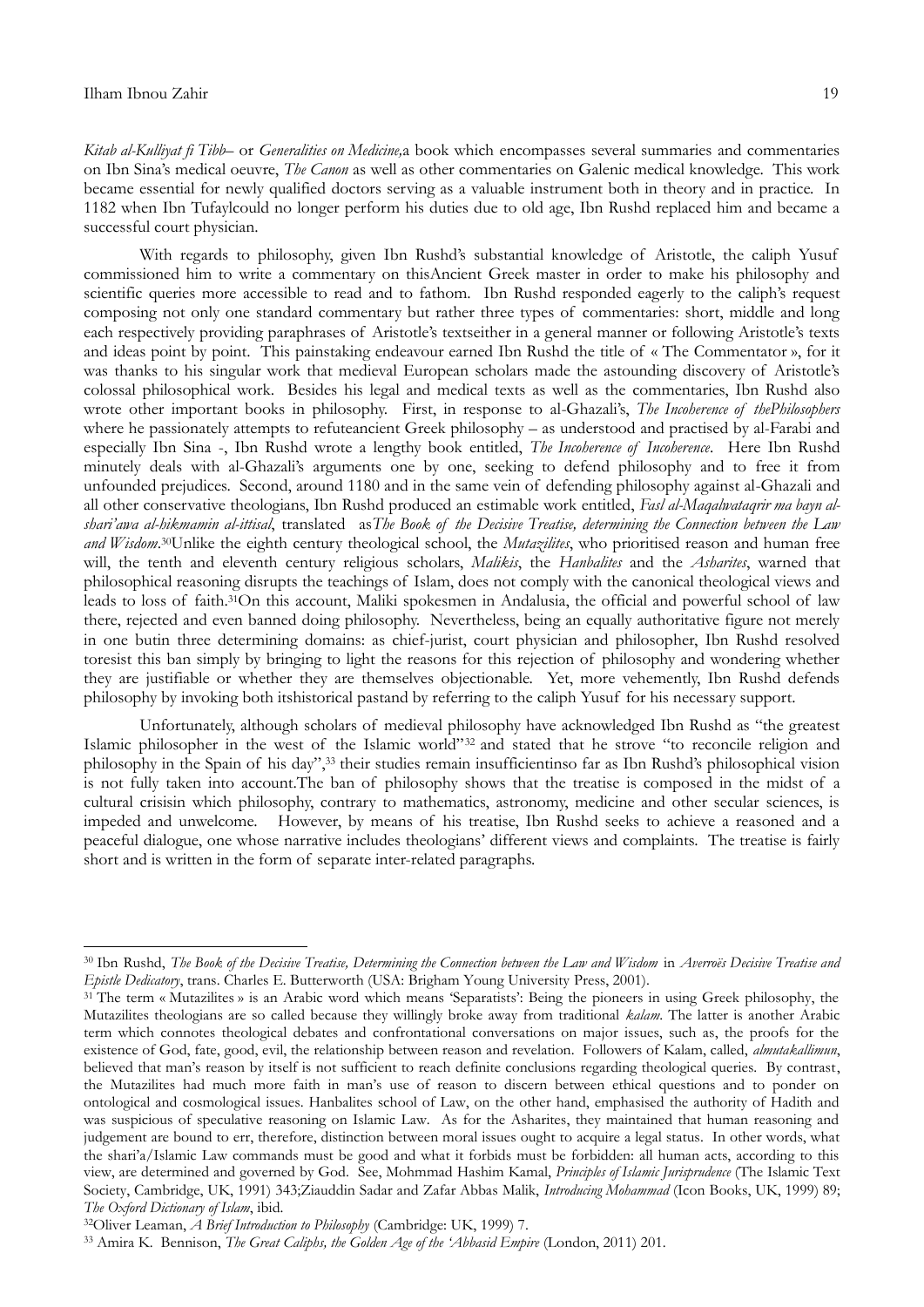Ibn Rushd focuses onat least two important points, namelythe necessary conditions to embark on a study of philosophy and Shari"a law, jurisprudence. And, secondly, the intellectual legitimacy for anyindividualto interpret the Sacred text in order to articulate the core of its meaning and eventuallyto teach it. Yet, prior to dealing with these questions, Ibn Rushd provides a general definition of what philosophy stands for and what verses from the Qur"anmay broaden and enhance his definition.

Therefore, at the outset of his text, Ibn Rushd explains that the purpose of this work is "to investigate, from the perspective of law-based reflection, whether reflection upon philosophy and the sciences of logic is permitted, prohibited or commanded – and this as a recommendation or as an obligation – by the Law."34By specifically clarifying the basicstructure of his text, that it is *"law-based reflection"*, Ibn Rushd is equally drawing attention to his own position, namely that this is a chief jurist speaking and thinking in a written form: a form that will reach the reading public at large.<sup>35</sup> To elaborate, any jurist having to give his legal judgement on a particular religious matter, a judgement interpreting and confirming God"s own judgement, must standardly decide whether by law (Islamic law) the issue at hand is allowed, totally forbidden, commanded insofar as it isencouraged or obligatory.36And since Ibn Rushd is the legal representative of the ruling caliphate, heis expectedto give his wise and irrevocable judgement on theological queries as well as settle any confusions related to ethical issues. As philosophy is one of the issues that has attracted most debates and objections, Ibn Rushd has made it his own project - more than merely his allocated job - to determine whether the religious scholars" conviction that philosophy must be repudiatedis to be upheld or overruled. This gives the impression that philosophy isput on trial and its status must seriously be ruled for or ruled against by Law.

While still at the beginning of his treatise Ibn Rushd quotes several Qur'anic verses such as, "Consider, you who have sight" (59:2), "Have they not reflected upon the kingdoms of the heavens and the earth and what things God has created?" (7:185) and "Do they not reflect upon the camels, how they have been created, and upon the heaven, how it has been raised up?" (88:17). His goal is to supply Qur'anic evidence pointing out tothe necessity and injunction to useone"s intellectual insight to fathom the world, learn about its mysterious art and get closer to knowing its Creator. For Ibn Rushd, since the Qur"an strongly calls for intellectual reasoning,therefore it goes without saying that it is not opposed to philosophical meditation either. In the second paragraph of the treatise, he pushes his point further, defining what philosophy actually stands for. He wonders,

*If the activity of philosophy is nothing more than reflection upon existing things and consideration of them insofar as they are an indication of the Artisan – I mean, insofar as they are artefacts, for existing things indicate the Artisan only through cognizance of the art in them, and the more complete cognizance of the art in them, the more complete is cognizance of the Artisan – and if the* Law has recommended and urged consideration of existing things, then it is evident that what this name indicates is either obligatory *or recommended by the Law.<sup>37</sup>*

Ibn Rushd"s narrative gesture beginning with his initial declaration, namely *toinvestigate*the legal status of philosophy, followed by the cited Qur'anic verses and his above inference that "this name", i.e., philosophy,is "either obligatory or recommended by the Law"is immediately followed by two more vigorousand courageous inferences. Ibn Rushd cogitates,

*Since it has been determined that the Law makes it obligatory to reflect upon existing things by means of the intellect, and to consider them; and consideration is nothing more than inferring and drawing out the unknown from the known; and this is syllogistic reasoning … therefore, it is obligatory that we go about reflecting upon the existing things by means of intellectual syllogistic reasoning. And it is evident that this manner of reflection the Law calls for and urges is the most complete kind of reflection by means of the most complete kind of syllogistic reasoning and is the one called "demonstration".<sup>38</sup>*

The two deductions stated in this quotation are Ibn Rushd's decisive confirmation that in terms of acquiring apodeictic knowledge of God and beings, the law clearly states that "intellectual syllogistic reasoning" is the best way forward. On the other hand, Ibn Rushd is persuaded that both the Sacred book and the world must be read and comprehended demonstratively, that is to say philosophically and logically. In other words, what the law has highlighted and made compulsory is philosophical thinking and logical inferences attained by irrefutable proofs. This demonstrates that Ibn

**.** 

<sup>34</sup>Ibn Rushd, *Decisive Treatise & Epistle Dedicatory*, trans.Charles E. Butterworth(Brigham Young University Press: Provo, 2008) 1. Hitherto the treatise will be referred to as *DT* followed by the page number according to Butterworth"s translation.

<sup>&</sup>lt;sup>35</sup>The reason why Ibn Rushd's statement is significant will be shown in the coming sections.

<sup>36</sup> See Mohammad HachimKamali, *Principles of Islamic Jurisprudence* (Cambridge: UK, 1991); W. Montgomery Watt, *Islamic Philosophy and Theology, an Extended Survey* (University Press, Edinburgh, 1985).  $37$  DT. 1.

<sup>38</sup> DT. 2-3.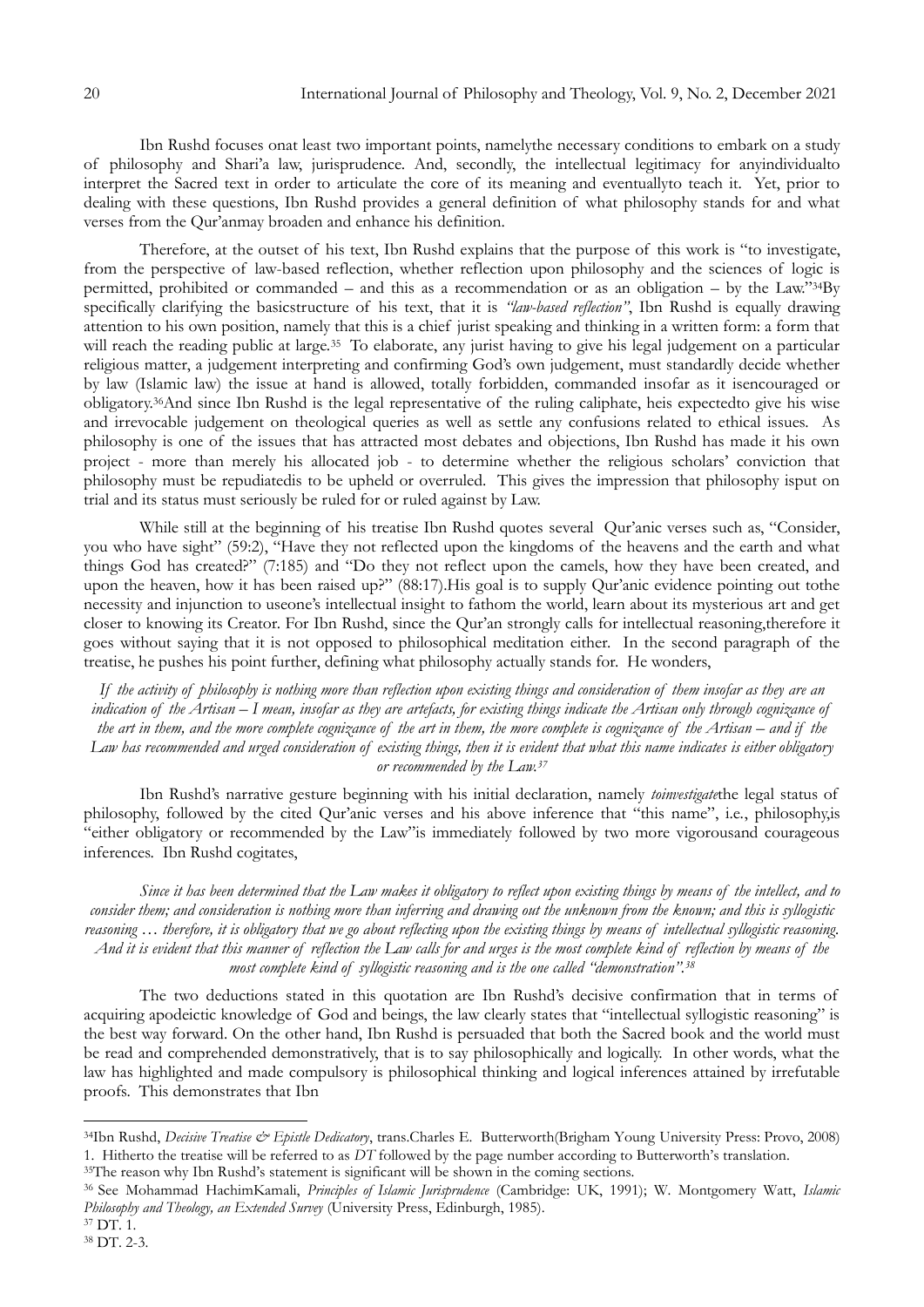Rushd was a jurist for whom philosophical and religious concerns were vitalas the Creator and the world surrounding beings can only make sense if and only if they arereflected uponphilosophically and not considered an alien and exterior object.

More strongly, Ibn Rushd adds that should theologians stand against this intellectual activity they will be standing against the Word and injunction of God. In their analysis of the *Decisive Treatise,* scholars tend to overlook Ibn Rushd"s insight in these opening explosive statements. For instance, Watt is contented to write that "In this essay Averroes bases the discussion on the principles that philosophy is true and that the revealed scriptures are true, and that there cannot therefore be any disharmony between them."<sup>39</sup>And for Ivry, the treatise is "a dogmatic assertion of the superiority of scientific, i.e. demonstrative, philosophical discourse, to all other forms of reasoning. Averroes could scarcely expect to persuade his critics of the virtues of philosophy in this manner, and his writing simply attests to his complete conviction and self-confidence."40What many authors have neglected is the fact that Ibn Rushd did not dwell on his initial questioningsregarding the legal status of philosophy, rather, as a chief jurist he has swiftly spoken out his "fatwa" -his legal opinion and judgement- and has settled the matter in the first introductory paragraphs. The fatwa proclaims that philosophy ought to be practised and demonstrative reasoning must be learnt. However, since the controversy is completely solved from the start, shouldn't his conclusive announcements bringthe treatise toan end? Indeed, Ibn Rushd's approach is surely atypical yet it is not as Watt uncritically contends or as Ivry maintains. More than acting out of 'conviction and self-confidence", Ibn Rushd has a broader idea to argue for and to explore.

Besides, Adamson argues that Ibn Rushd "has not even attempted to give a philosophical defence of philosophy. Rather he has appealed to the Koran, as his fellow jurists would expect."<sup>41</sup>Although Adamson's remarks are pertinent they do not explain Ibn Rushd"s hurried conclusion uttered right at the start. Relying on Qur"anic verses is predictable since Ibn Rushd endeavours to question the predominant authority of the religious scholars whose aim is to silence philosophy; he had no alternative but to argue from the perspective of law as presumed by these doctors.Indeed, the latter do see themselves as the true and unique guardians of the Muslim community whose members were expected to follow wholeheartedly their sayings and advice on how best to pursue and maintain their faith. Ibn Rushd tries to remind these theologians that, contrary to their belief that doing philosophy leads astray, Muslims have actually always made use of their reasoning in the early debates over religion itself, succession of the prophet after his death in 632 and the meaning of hadith (the prophet's sayings). In other words, as Ibn Rushd argues, reasoning and attempting to comprehend crucial matters in Islam is not a new and suspicious undertaking. Even a doctor of Law while learning jurisprudence has to master legal reasoning in order to achieve lucidityin his thinking and judgement. And yet, ibn Rushd insists, he is not considered heretical or being led astray.

Arguably, what is at stake in beginning with a precipitated conclusion is Ibn Rushd"s endeavour to problematise both the idea of doing philosophy and also the attempt to interpret and teach the Sacred text.

Moreover, Ibn Rushd intensifies his opening passages by evoking the importance and usefulness to go back to the ancient Greek philosophers, mainly Aristotle, the master of*intellectual syllogistic reasoning in the most complete manner.42*Ibn Rushd"s insistence on the necessity *to seize theancient Greek books in one"s hands and reflect upon their wisdom<sup>43</sup>shows that on the one hand, he values the historical background of philosophical and scientific ideas, in* the sense that searching for truth and realising different scientific discoveriescanneither entirely emerge from one particular geographical place nor can it be exclusively tied to a specific culture or religion.44Rather, this kind of knowledge, as Ibn Rushd points out, has to be related to a wider historical past, thus giving birth to a scientific community whose members belong to the world at large and whose work can be characterised asuniversal rather than subsumed under the restricted title ofpagan, Christian or Islamic.

On the other hand, underlying Ibn Rushd"s crucial insight and cultural open-mindedness is his preoccupation and excessive interest not merely in Aristotelian emphasis on "reasoning", but on how one must reason. To discipline and educate oneself in learningto use one's reason is reminiscent of Ibn Tumart's central preoccupation, namely to subvert established texts on jurisprudence and to start afresh counting on good reasoning and a direct connection with the Qu"an and hadith.

**.** 

<sup>39</sup> W. Montgomery Watt, *Islamic Philosophy and Theology* (Edinburgh, 1985) 118.

<sup>40</sup>Alfred L. Ivry, « Averroes », in John Marenbon, ed.,*Medieval Philosophy: Routledge History of Medieval Philosophy vol.3* (London: Routledge, 1998) 49-64.

<sup>41</sup> Peter Adamson, op. cit.

<sup>42</sup>DT., p. 5.

<sup>43</sup> DT., p. 5.

<sup>44</sup> Ibid. 4-6.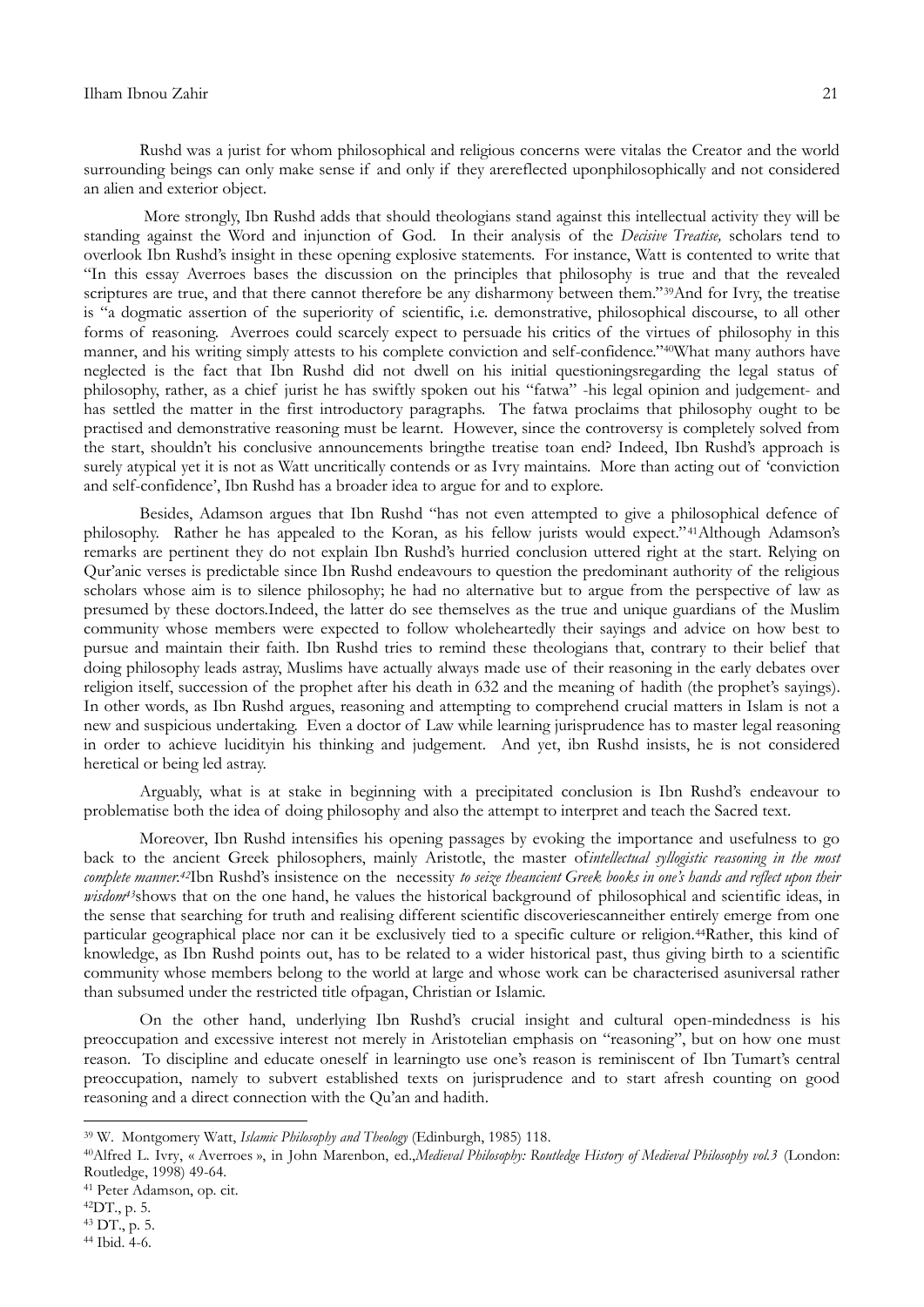However, this striking similarity is limited to the supremacy given to independent thinking and reasoning. As shown earlier, when Ibn Tumart claimed to initiate his community to a purer and more rational understanding of the Qur"an he ended up creating a deeply questionable sense of education, one which disciplines and kills much more than incites individuals to learn to think for themselves and inquirethe hidden meanings of the sacred text. As a self-proclaimed guide and learned last prophet, he has forcefully prevented a free use of one's reason and imposed his own manuscript to be learntas though it were a sacred text itself. Therefore, Ibn Tumart's ostensible educative reform eventually turned intoa bleak prophecy characterised by fear andcompleteobedience. However, as mentioned earlier, while Abd al-Mumin preserved the teachings of his master, his core interests lay mainly in firmly establishing the Almohad Empireby upgrading the level of huffaz and tullab to a more dynamic political commitment. On the other hand, a genuine openness to philosophy and its teachings came with his son, Abu Yaqub Yusuf and to a lesser degree with his grand son, Abu Yusuf Yaqub al-Mansur. As stated above, Ibn Rushd has a close and privileged relationwith both caliphs and it is under the rule of Yusuf that he composed the *Decisive Treatise*.

This historical fact is noteworthy because without the backing and approval of Yusuf, Ibn Rushd would not have been able to express himself freely and confidently in his Treatise. Indeed, he criticisessome of al-Ghazali"s books, such as, *The Incoherence of Philosophers*,on the grounds that in this text al-Ghazali paradoxically relies on a dialectical method while dealing with metaphysical questions which in fact require a demonstrative method.45For Ibn Rushd, such a manner of writing is a source of confusion and ambiguity for the general reader. To show his utter disapproval, Ibn Rushd went so far as to make an explicitrequest addressing the political leaders:

## **What is obligatory for the imams of the Muslims (aimmat al-Muslimin) is that they ban those of his books(al-Ghazali's) that contain science from all but those adept in science, just as it is obligatory upon them to ban demonstrative books from those not adept in them. 46**

In this paragraph, the leading judge of Cordobaannounces a second compelling *fatwa*; he isinstructing the rulers themselves to exercise their prerogative power to monitorauthors who misusesyllogistic reasoning. But in what way does Ibn Rushd expect the rulers to police the use and misuse of syllogistic reasoning?Indeed, this policing, as seen in the above quotation, must be extended to include all individuals who are "not adept" in demonstrative reasoning. Such a demand made by a chief-jurist –philosopher and court physician- towards his caliph may sound daring and unusual. However,underpinning his stern request, Ibn Rushd knows that the sovereign ruler in question, Yusuf, is a lover and reader of wisdom (*al-hikma*).And since he is in charge of general order including the political, military, social and religious, Ibn Rushd sees it fit he similarly ensures that demonstrative manuscripts do not reach the general public. This indeed conveys Ibn Rushd's implicit attempt to count on the caliph to assist him in reinforcing the Qur"anic injunction to use one"s intellect based ona necessary return to the ancient Greek philosophers:

to "accept, rejoice in, and thank them for whatever agrees with the truth; and … alert to, warn against, and excuse them for whatever does not agree with the truth."47In the medieval period of Islam, the power of God's Word was hierarchically by the caliph's which was equally triumphant and which indirectly protected Ibn Rushd from potential harm on the part of conservative theologians. Yet, the latter's position can easily become so powerful that it can destabilize and eventually overthrow any political government. At this moment in history, though, the Almohads are at their zenith and nothing will upset their stability yet.

As seen in the above quotation, Ibn Rushd's anxiety is not merely towards al-Ghazalibut similarly extends to other theologians andany individual in search of understanding and assent. He is concerned with the way in which reasoning can be learnt and taught in a specific way, i.e., in the best manner which, to his mind, is demonstrative. For the Andalusian philosopher, becoming knowledgeable of the way in which "demonstrative syllogistic reasoning differs from dialectical, rhetorical, and sophistical syllogistic reasoning",<sup>48</sup> represents the first basic and crucialconditionrequired of "anyone who wants to know God and all the existing things".49As Ivry remarks, "It is the demonstrative proof, with its necessary premises, which remains the ideal form of argument for Averroes."<sup>50</sup>

1

<sup>&</sup>lt;sup>45</sup> These subjects revolve around the metaphysical questions already tackled by the peripatetic philosophers, namely al-Farabi and Ibn Sina on the eternity of the world, the nature of divine causation and the question whether God knows particularities regarding His creation. DT., pp. 13-16.

<sup>46</sup> DT. 22.

<sup>47</sup>DT. 6.

<sup>48</sup> DT. 3. <sup>49</sup> DT. 3.

<sup>50</sup>Alfred L. Ivry, Op. cit. 53.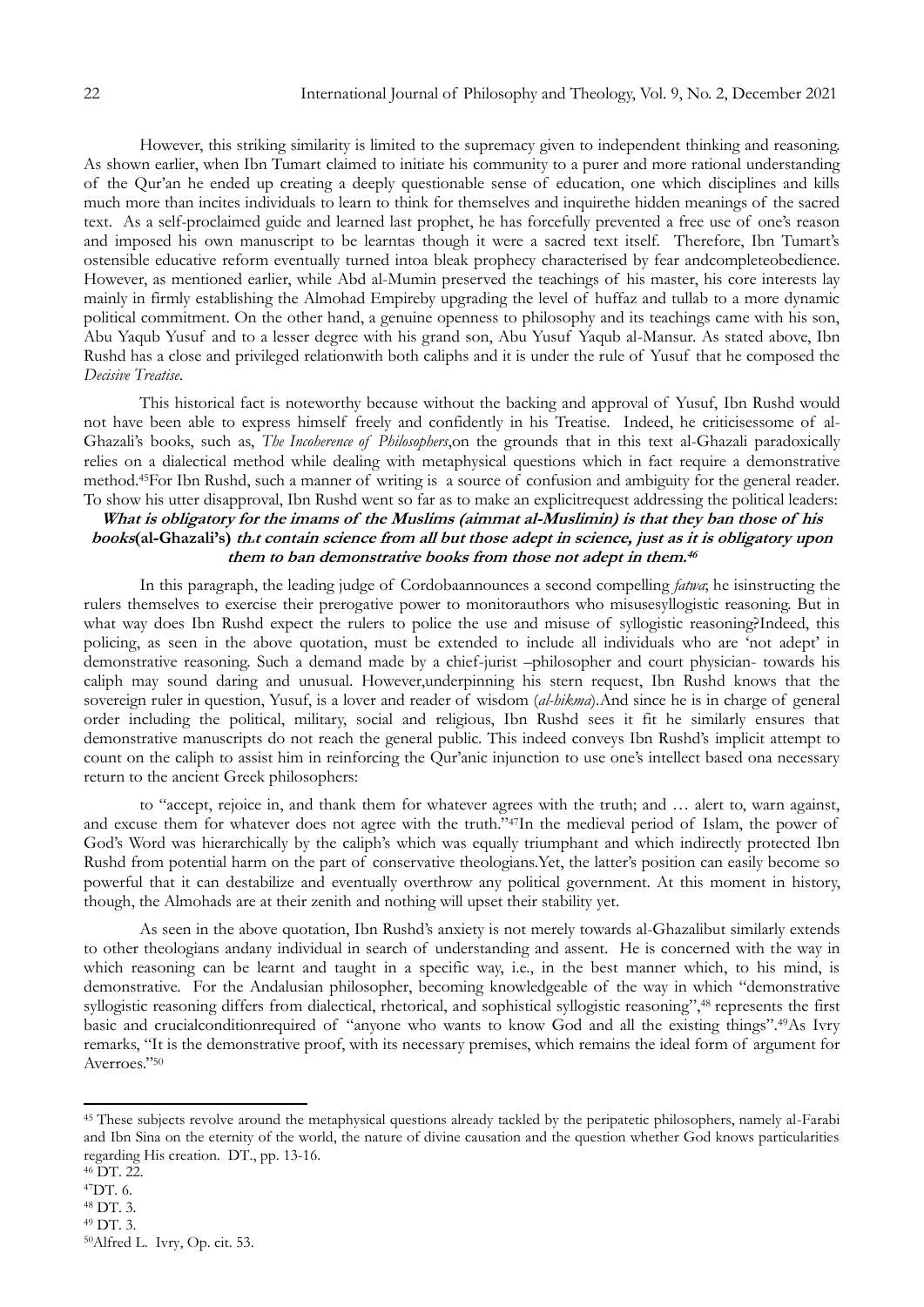Indeed, his Aristotelian classification of reasoning<sup>51</sup> also encompasses an analogy he draws between this classification and people"s intellectual capacities. Ibn Rushd assumes that

**(p)eople are of three sorts with respect to the Law. One sort is in no way adept at interpretation. These are the rhetorical people, who are the overwhelming multitude. … Another sort is those adept in dialectical interpretation. These are those who are dialectical by nature alone, or by nature and by habit. Another sort is those adept in certain interpretation. These are those who are demonstrative by nature and art – I mean the art of wisdom. This interpretation ought not to be declared to those adept in dialectic, not to mention the multitude.<sup>52</sup>**

Ibn Rushd's assumption that people's reasoning inclinations can be definitively pigeonholed asbeingrhetorically,dialectically, or demonstratively oriented has been criticised as "horribly elitist" by Adamson. The latter also argues that what is "(p)articuarly objectionable is his idea that the vast majority of believers should content themselves with symbolic versions of truth, without even being exposed to the dangers of more advanced philosophical discussion."53Similarly, Leaman points out that "the claim that unintelligent people will not be able to have the very best sort of knowledge of God might be felt to be arrogant and problematic."54Ironically, far from doubting his controversial classification of individuals, Ibn Rushd even claims that the Law itself supports his tripartite arrangementarguing that

**Since what is intended by the Law is teaching true science and true practice; and teaching is of two sorts – forming a concept and bringing about assent … and there are three methods of bringing about assent for people – demonstrative, dialectical, and rhetorical – and two methods of forming concepts, either by means of the thing itself or by means of a likeness of it; and not all people have natures such as to accept demonstrations or dialectical arguments, let alone demonstrative arguments … and since what is intended by the Law is, indeed, to teach everyone, therefore, it is obligatory that the Law comprise all the manners of bringing about assent and all the manners of the methods of forming a concept.<sup>55</sup>**

According to Ibn Rushd, to do philosophy means to search for and find truth regarding interpretation of the Sacred Text.<sup>56</sup> In his view, the law "teaches"conceptually, i.e., philosophically,as it is structurally split into an "apparent and an inner sense".57Arguably, it is this intrinsic textual frame of apparent and hidden layers which informs Ibn Rushd"s whole treatise, namely the legal status of philosophy and the proper interpretation of the Law. Having maintained that philosophy – as well as the reading of ancient Greek texts- is compulsory, Ibn Rushd alerts to the dangers related to interpretation. Habitually, it is the theologians who interpret the Sacred text and their account is taken for granted. However, this is precisely what Ibn Rushd seeks to put into question. His elaboration of a tripartite pattern in understanding and assenting correlates with his intention to make room for all types of human dispositions. A further look at the above two quotationsshows that although Ibn Rushd consistently insists on there being three intellectual levels, he also refers to the defining role given to "nature and habit" and "the art of wisdom",<sup>58</sup>which suggestively alludes to the possibility of there being a necessary freedom enabling one to choose their position in educating themselves and in assent. The latter, for Ibn Rushd, can be achieved by fighting against complacent habit and "poor ordering of (one's) reflection"<sup>59</sup> and, on the other hand, by becoming committed to a study of philosophy by a responsible "teacher"<sup>60</sup> who can be a reliable guide to one's intellectual growth andorientation in understanding hidden meanings.

1

<sup>59</sup> DT. 7

<sup>51</sup>See the works of Aristotle on logic which include, *Prior Analytics*, *Posterior Analytics*, *Topics* in *The complete Works of Aristotle*, ed., Jonathan Barnes, vol. 1 (Princeton University Press, 1984).

<sup>52</sup> DT. 26.

<sup>53</sup>Peter Adamson, 185.

<sup>54</sup> Oliver Leaman, 148.

<sup>55</sup> DT. 24.

<sup>56</sup> Based on his Aristotelian reading, Ibn Rushd is adamant that « truth does not oppose truth ; rather, it agrees with and bears witness to it. » DT. 9.

<sup>57</sup> DT. 10.

<sup>58</sup> See note 51.

<sup>60</sup> For Ibn Rushd, studying philosophy requires time and a competent teacher. However, the latter is not immune from making errors which at times can lead the learner astray. In Ibn Rushd"s view, such errors may be vicious yet they are merely accidental and not essential. In other words, if they do happen this should not cause the ban of philosophy nor should they restrain individuals from seeking a deeper and more challenging understanding of the world and the Sacred Text. On Ibn Rushd"s account of « error », See pp. 7-22.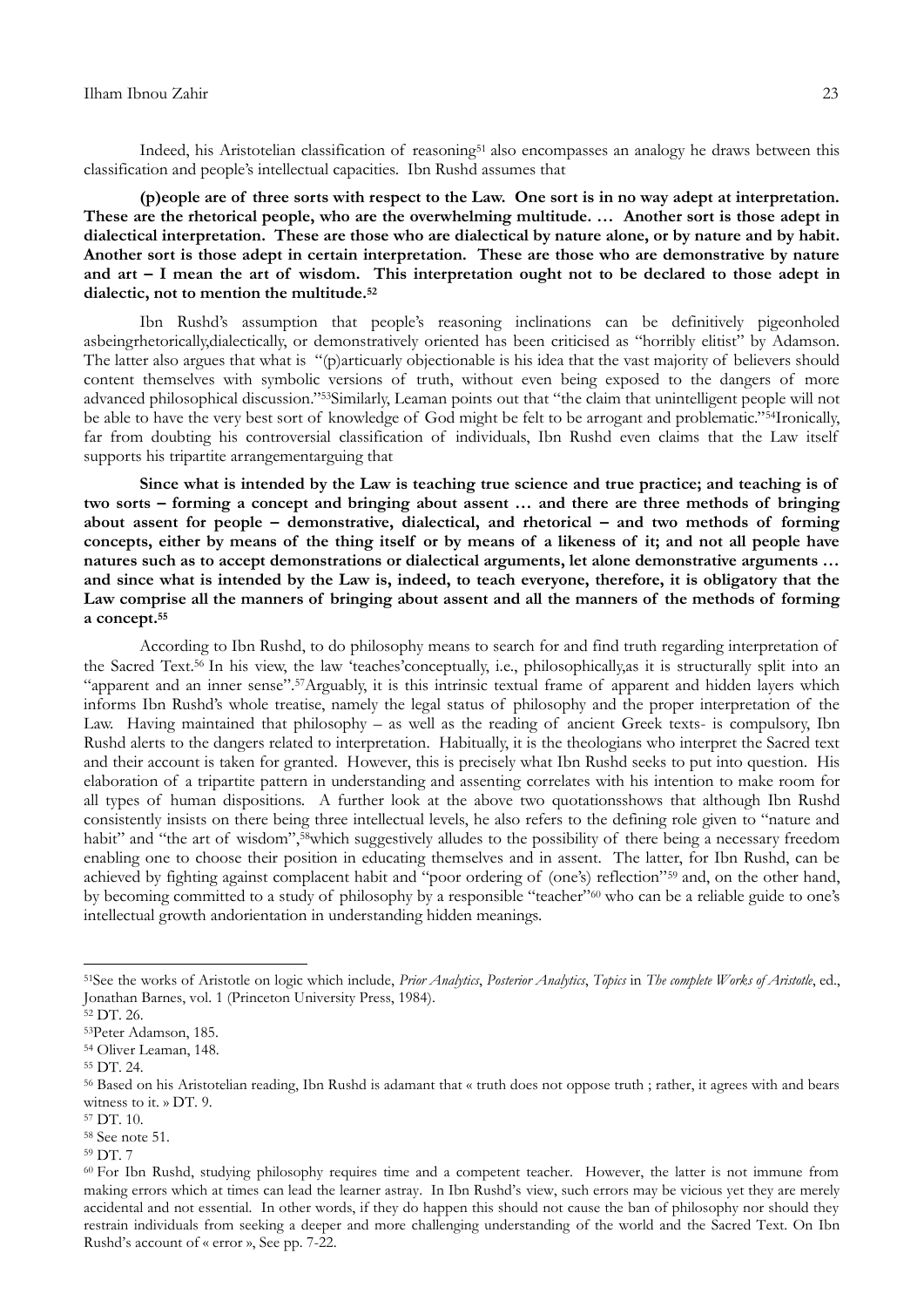Therefore, Ibn Rushd's legal decision that the art of wisdom (falsafa) ought not to be impeded and his urge for a necessary philosophical awakening subverts break the prevalent rigid belief that only theologians can properly paraphrase the Sacred text. Indeed, Ibn Rushd is the first medieval scholar to have set preparatory philosophical conditions to read the Law.

It can be noted that Ibn Rushd plays an important historical role inbringing to light that even belief can be thoroughly investigated and grounded in whatever type of knowing and assenting one selects for oneself. What is significant for Ibn Rushd consists in persuading his readers that speaking from the perspective of law, it is incumbent on each one to search for the truth regardless of the method they have chosen to do so. Although Ibn Rushd may be criticised for treating faith as a rational enterprise yet, as it has been argued, his fundamental preoccupation lies in attempting to distance individuals from uncritical belief and unquestioned adherence to various religious parties, since this characteristically results in confusion, mutual hatred and wars.61Therefore, Ibn Rushd"s *Fasl al-Maqal* can be seen as an important prolegomenon to peace vis à vis the individual himself/herself and the wider community, one which transcends religious and cultural associations.

#### **Conclusion**

To sum up, this paper was an attempt to show that the earlier Almohad rulers were engaged in launching a cycle of learning and memorising the Qur'an as well as Ibn Tumart's manuscripts. This cycle, unfortunately, was nevertheless entangled in a structure of ideological and political power, one which deliberately incapacitated disciples" potential to acquire a new knowledge based on genuine teaching rather than on dissemblance and punishment. On the other hand, Ibn Rushd's *Decisive Treatise* was arguably a means to try to mend Ibn Tumart's failed promise to introduce reasoning in parallel with theology and jurisprudence. Central to his endeavour was the importance he perceives in dividing reasoning and assenting into three intellectual capacities: each capacity pushes the individual either to accept their position as being limited and to act accordingly, or, with the assistance of a responsible teacher and guide, question their habitual way of thinking and strive to learn critical reading and understanding. In fact, Ibn Rushd encourages educating oneself by making errors. He devotes many pages on "error" and analyses it insisting that there are fundamental and accidental errors upon which all types of learning are built. What is required, he stresses, is to distinguish between the two and not to idly confuse them. To Ibn Rushd, making errors does not condemn philosophical undertaking, since without taking the time to grasp this ancient Greek discipline the hidden meaning both in the Qur'an, in the world and in being in general will remain eclipsed under dogmatic and superficial interpretations.<sup>62</sup>

### **Bibliography**

Abun-Nasr, J. M., *A History of the Maghrib in the Islamic Period* (Cambridge University Press, 1993).

Adamson, Peter, *Philosophy in the Islamic World*, vol.3 (Oxford University Press, 2016).

Arnaldez, Roger, *Averroès, un rationalisteen Islam* (Editions Balland, 1998).

*Averroes, Decisive Treatise & Epistle Dedicatory*, trans. Charles E. Butterworth (Brigham Young University Press, 2001). *Averroès,Le Livre du discoursdécisif*, trans. Marc Geoffroy, introduction Alain de Libera (Flammarion, Paris, 1996).

Barnes, Jonathan (ed.), *The Complete Works of Aristotle*, 2 vols. (Princeton University Press, 1984).

Benmakhlouf, Ali, *Averroès* (Perrin, les Belles Lettres, 2009).

Benmakhlouf, Ali, *Pourquoi lire les philosophes Arabes* (Albin Michel, 2015).

Bennison, Amira, K., *The Great Caliphs: The Golden Age of the "Abbasid Empire* (I. B. Tauris, 2011).

Brett, M. and Fentress, E., *The Berbers* (Blackwell, London, 1998).

Copleston, F. C., *A History of Medieval Philosophy* (University of Notre Dame Press, 1990).

Esposito, J. L., (ed. In chief), *The Oxford Dictionary of Islam* (Oxford University Press, 2003).

Fakhry, Majid, *A History of Islamic Philosophy* (Columbia University Press, 2004).

Fakhry, Majid, *A Short Introduction to Islamic Philosophy, Theology and Mysticism* (Oxford, 1997).

Fletcher, Richard, *Moorish Spain* (University of California Press, 1992).

Fromherz, A. J., *The Almohads: The Rise of an Islamic Empire* (I. B. Tauris, 2013)

Glick, Thomas, F., *From Muslim Fortress to Christian Castle: Social and Cultural Change in Medieval Spain* (Manchester University Press, UK., 1995).

Guichard, Pierre, *Al-Andalus: 711-1492 Une histoire de l"Espagnemusulmane*(Pluriel, Paris, 2001). Kamali, M. H., *Principles of Islamic Jurisprudence* (Islamic Texts Society, 1997). Kennedy, Hugh, *The Caliphate* (Pelican Books, 2016).

<sup>1</sup> <sup>61</sup> DT. 30.

<sup>&</sup>lt;sup>62</sup>After his death, Ibn Rushd's philosophy thrived in the Latin West rather than in the Muslim world and hugely influenced philosophers in Europe, mainly in Paris and Padua.